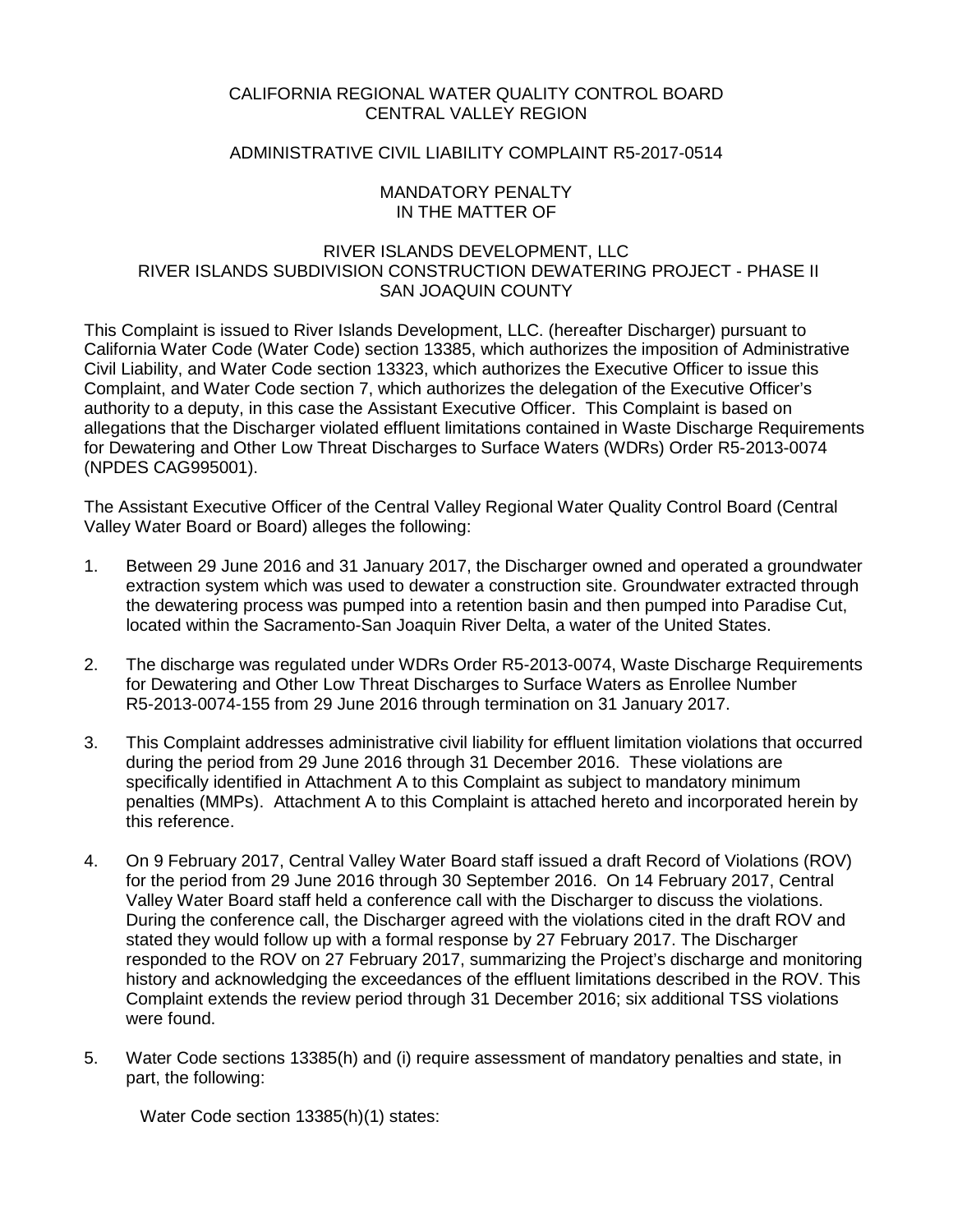Notwithstanding any other provision of this division, and except as provided in subdivisions  $(i)$ ,  $(k)$ , and  $(l)$ , a mandatory minimum penalty of three thousand dollars (\$3,000) shall be assessed for each serious violation.

Water Code section 13385 (h)(2) states:

 violates the effluent limitations contained in the applicable waste discharge requirements for Federal Regulations, by 20 percent or more or for a Group I pollutant, as specified in Appendix A to Section 123.45 of Title 40 of the Code of Federal Regulations, by 40 percent For the purposes of this section, a "serious violation" means any waste discharge that a Group II pollutant, as specified in Appendix A to Section 123.45 of Title 40 of the Code of or more.

Water Code section 13385 subdivision (i)(1) states, in part:

 assessed for each violation whenever the person does any of the following four or more times in any period of six consecutive months, except that the requirement to assess the Notwithstanding any other provision of this division, and except as provided in subdivisions (j), (k), and (l), a mandatory minimum penalty of three thousand dollars (\$3,000) shall be mandatory minimum penalty shall not be applicable to the first three violations:

- A) Violates a waste discharge requirement effluent limitation.
- B) Fails to file a report pursuant to Section 13260.
- C) Files an incomplete report pursuant to Section 13260.
- D) Violates a toxicity effluent limitation contained in the applicable waste discharge requirements where the waste discharge requirements do not contain pollutant-specific effluent limitations for toxic pollutants.
- 6. Water Code section 13323 states:

 administrative civil liability may be imposed pursuant to this article. The complaint shall Any executive officer of a regional board may issue a complaint to any person on whom allege the act or failure to act that constitutes a violation of law, the provision authorizing civil liability to be imposed pursuant to this article, and the proposed civil liability.

- 7. WDRs Order R5-2013-0074 Provision V.A.1.a. includes, in part, the following effluent limitations:
	- a. The discharge of pollutants from dewatering and other low threat discharges shall not exceed the following effluent limitations:

# **Table 3. Effluent Limitations**

| <b>Parameter</b>              | <b>Units</b> | <b>Effluent Limitations</b> |                       |                      |  |
|-------------------------------|--------------|-----------------------------|-----------------------|----------------------|--|
|                               |              | <b>Average Monthly</b>      | <b>Weekly Average</b> | <b>Maximum Daily</b> |  |
| <b>Total Suspended Solids</b> | mg/L         |                             | 15                    | 30                   |  |
| Settleable Solids             | mL/L         | -                           |                       |                      |  |

8. According to the Discharger's self-monitoring reports, the Discharger committed eleven (11) 0074. These violations are defined as serious because measured concentrations of Group I serious Group I violations of the above effluent limitations contained in WDRs Order R5-2013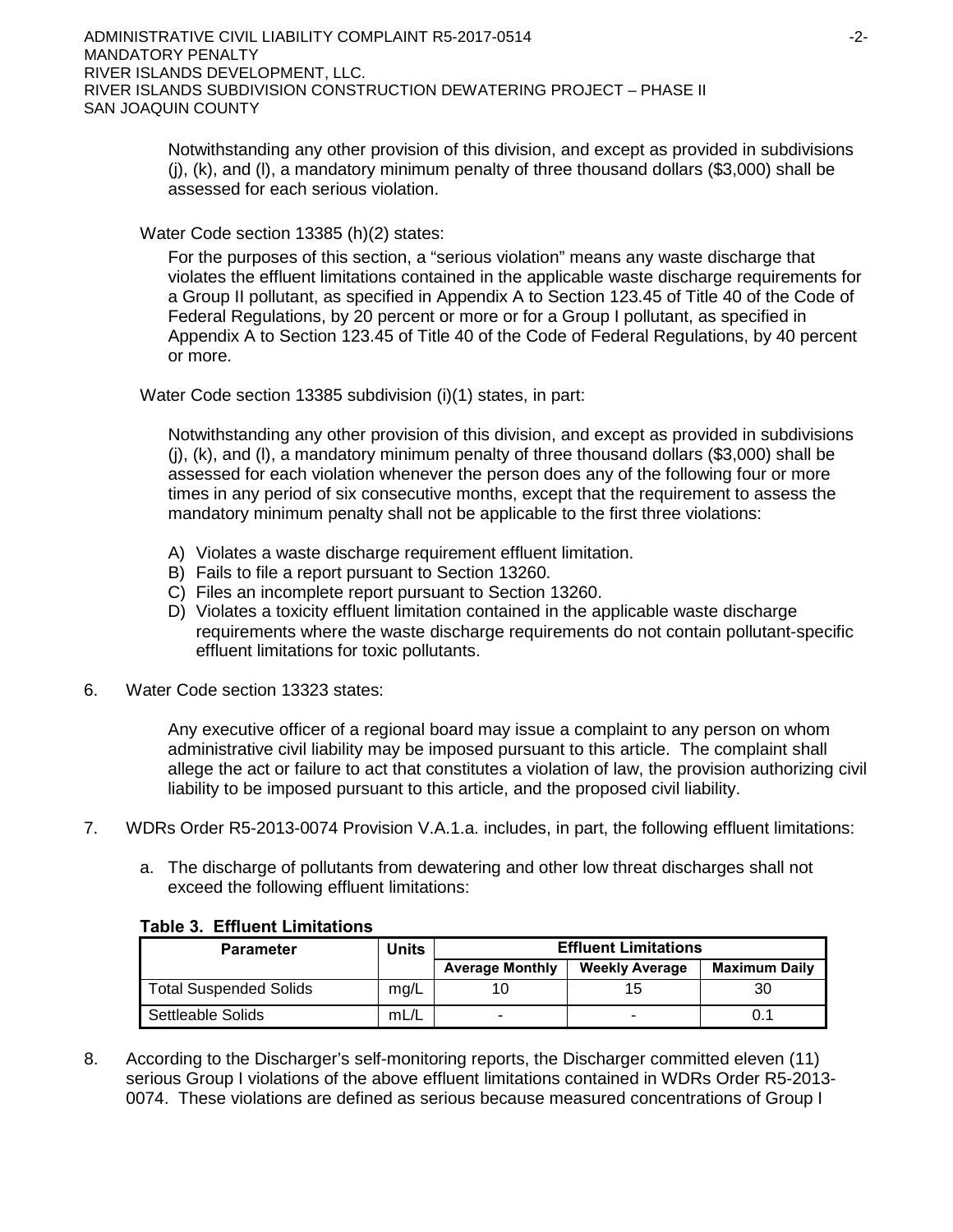RIVER ISLANDS SUBDIVISION CONSTRUCTION DEWATERING PROJECT – PHASE II SAN JOAQUIN COUNTY ADMINISTRATIVE CIVIL LIABILITY COMPLAINT R5-2017-0514 COMPLAINT R5-2017-0514 MANDATORY PENALTY RIVER ISLANDS DEVELOPMENT, LLC.

constituents exceeded maximum prescribed levels in the WDRs by 40 percent or more. The mandatory minimum penalty for these serious violations is **thirty-three thousand dollars (\$33,000)**.

- 9. The total amount of the mandatory penalties assessed for the alleged effluent violations is **thirty- three thousand dollars (\$33,000).** A detailed list of the alleged effluent violations is included in Attachment A, a part of this Complaint. This Complaint addresses administrative civil liability for penalties. violations that are specifically identified in Attachment A as subject to mandatory minimum
- 10. On 21 December 2015, the Executive Officer designated Andrew Altevogt, Assistant Executive Officer, as the Lead Prosecution Officer for all enforcement matters originating in the Central Valley Region. The 15 December 2015 Delegation of Authority also authorizes Andrew Altevogt to issue Administrative Civil Liability Complaints.
- 5.5 is exempt from the provisions of the California Environmental Quality Act (Pub. Resources 11. Issuance of this Administrative Civil Liability Complaint to enforce Water Code Division 7, Chapter Code section 21000 et seq.), in accordance with California Code of Regulations, title 14, section 15321(a)(2).

# **THE RIVER ISLANDS DEVELOPMENT, LLC IS HEREBY GIVEN NOTICE THAT:**

- 1. The Assistant Executive Officer of the Central Valley Water Board proposes that the Discharger be assessed an Administrative Civil Liability in the amount of **thirty-three thousand dollars (\$33,000)**.
- 2. A hearing on this matter will be held at the Central Valley Water Board meeting scheduled on **8/9 June 2017**, unless one of the following occurs by **10 April 2017**.
	- and returning it to the Central Valley Water Board. In addition, submits payment for the with a copy of the check to the Central Valley Water Board; or a. Waives the hearing by completing the attached form (checking off the box next to Option 1) proposed civil liability of **thirty-three thousand dollars (\$33,000)** to the State Water Board
	- attached form, and returning it to the Board along with a letter describing the issues to be b. Requests to engage in settlement discussions by checking the box next to Option 2 on the discussed. The Central Valley Water Board must agree to the postponement; or
	- c. Requests to delay the hearing by checking off the box next to Option 3 on the attached form, and returning it to the Board along with a letter describing the proposed length of delay and the issues to be discussed. The Central Valley Water Board must agree to the postponement.
- 3. If a hearing on this matter is held, the Central Valley Water Board will consider whether to affirm, Attorney General for recovery of judicial civil liability. reject, or modify the proposed Administrative Civil Liability, or whether to refer the matter to the
- increasing the proposed amount to account for the costs of enforcement (including staff, legal and 4. If this matter proceeds to hearing, the Assistant Executive Officer reserves the right to amend the proposed amount of civil liability to conform to the evidence presented, including but not limited to,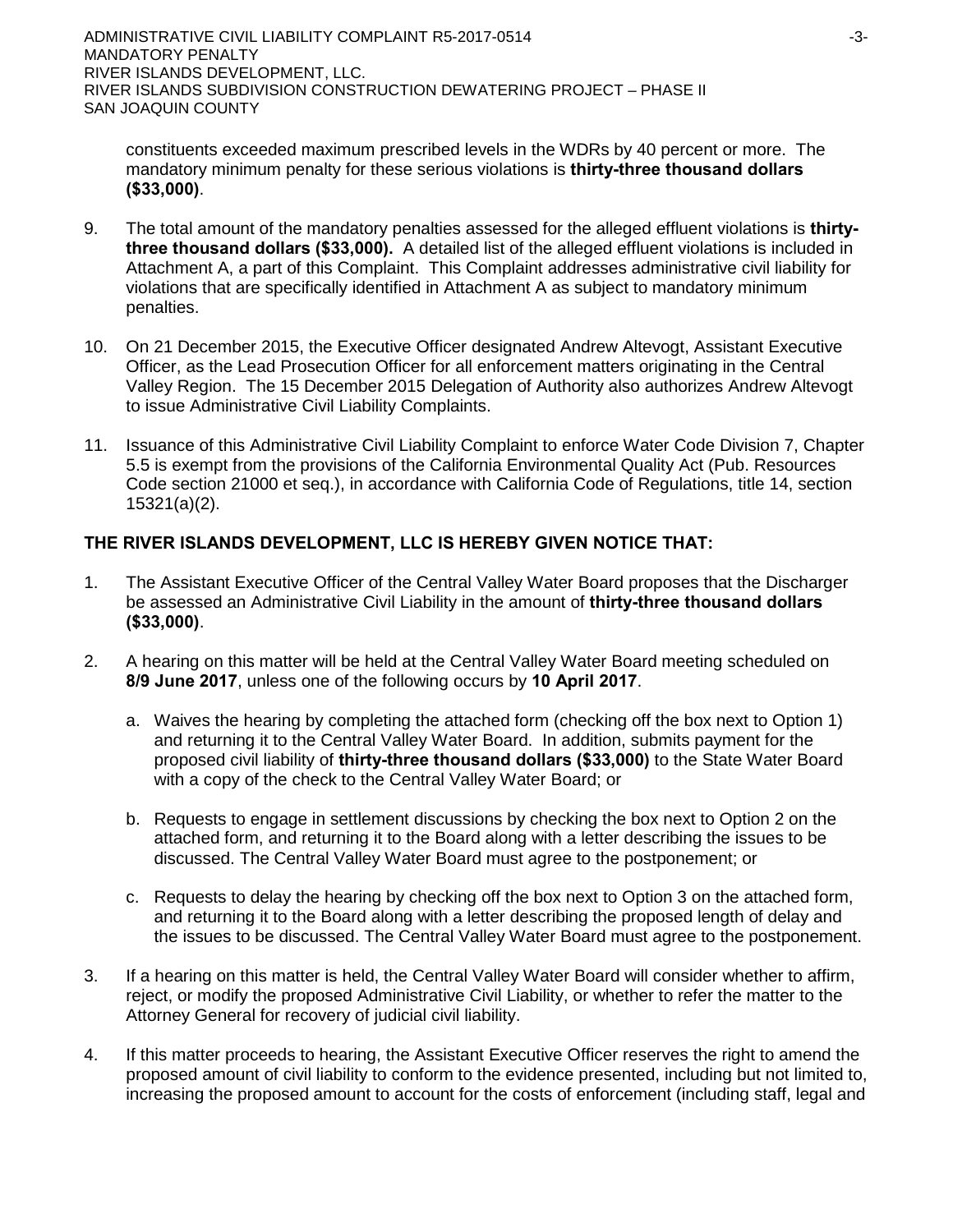expert witness costs) incurred after the date of the issuance of this Complaint through completion of the hearing.

ANDREW ALTEVOGT, Assistant Executive Officer

Attachment A: Record of Violations

DATE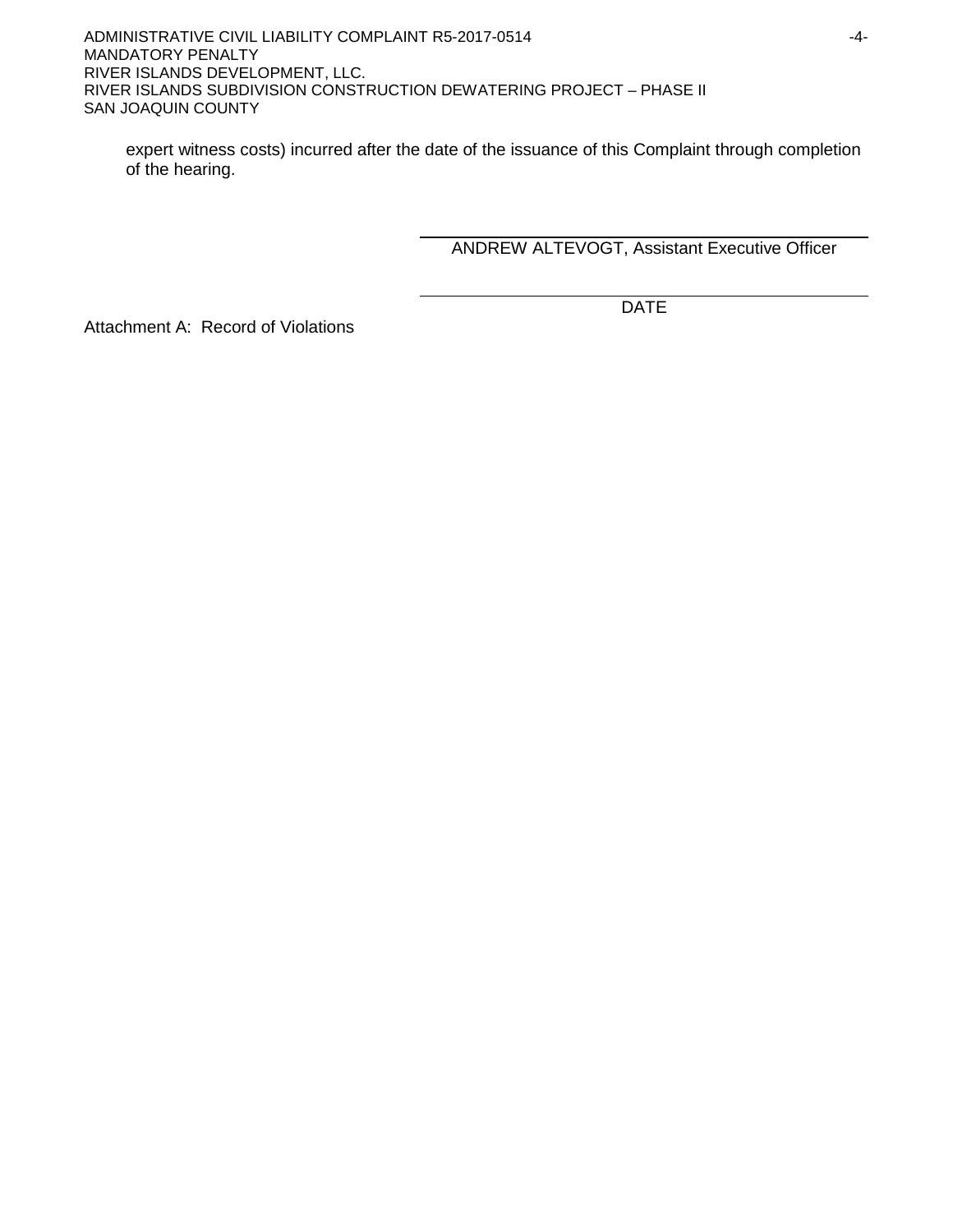#### **WAIVER FORM FOR ADMINISTRATIVE CIVIL LIABILITY COMPLAINT**

By signing this waiver, I affirm and acknowledge the following:

 90 days after the party has been served. The person who has been issued a complaint may waive the right to a I am duly authorized to represent the River Islands Development, LLC (hereafter Discharger) in connection with Administrative Civil Liability Complaint R5-2017-0514 (hereafter Complaint). I am informed that California Water Code section 13323, subdivision (b), states that, "a hearing before the regional board shall be conducted within hearing."

## **□** *(OPTION 1: Check here if the Discharger waives the hearing requirement and will pay in full.)*

- a. I hereby waive any right the Discharger may have to a hearing before the Central Valley Water Board.
- b. I certify that the Discharger will remit payment for the proposed civil liability in the full amount of **thirty-** State Water Resources Control Board, Accounting Office, Attn: ACL Payment at PO Box 1888, Sacramento, California, 95812-1888 by **10 April 2017**. The waiver and a copy of the check must be submitted to the Central Valley Water Board, 11020 Sun Center Drive #200, Rancho Cordova California,  95670, Attn: Wendy Wyels by **10 April 2017**. **three thousand dollars (\$33,000)** by check that references "ACL Complaint R5-2017-0514" made payable to the *State Water Pollution Cleanup and Abatement Account*. Payment must be received by the
- c. I understand the payment of the above amount constitutes a proposed settlement of the Complaint, and that any settlement will not become final until after a 30-day public notice and comment period. Should period, the Central Valley Water Board's Assistant Executive Officer may withdraw the complaint, return the Central Valley Water Board receive significant new information or comments during this comment payment, and issue a new complaint. I also understand that approval of the settlement will result in the Discharger having waived the right to contest the allegations in the Complaint and the imposition of civil liability.
- d. I understand that payment of the above amount is not a substitute for compliance with applicable laws and that continuing violations of the type alleged in the Complaint may subject the Discharger to further enforcement, including additional civil liability.

□ (OPTION 2: Check here if the Discharger waives the 90-day hearing requirement in order to engage in the future. I certify that the Discharger will promptly engage the Central Valley Water Board Prosecution Team in can discuss settlement. The Discharger must provide a letter describing the issues to be discussed in settlement. *settlement discussions***.)** I hereby waive any right the Discharger may have to a hearing before the Central Valley Water Board within 90 days after service of the complaint, but I reserve the ability to request a hearing in settlement discussions to attempt to resolve the outstanding violation(s). By checking this box, the Discharger requests that the Central Valley Water Board delay the hearing so that the Discharger and the Prosecution Team It remains within the discretion of the Central Valley Water Board to agree to delay the hearing. Any proposed settlement is subject to the conditions described above under "Option 1."

 *hearing date and/or hearing deadlines. Attach a separate sheet with the amount of additional time*  that the Central Valley Water Board delay the hearing and/or hearing deadlines so that the Discharger may have **□** *(OPTION 3: Check here if the Discharger waives the 90-day hearing requirement in order to extend the requested and the rationale.)* I hereby waive any right the Discharger may have to a hearing before the Central Valley Water Board within 90 days after service of the complaint. By checking this box, the Discharger requests additional time to prepare for the hearing. It remains within the discretion of the Central Valley Water Board to approve the extension.

(Print Name and Title)

(Signature)

(Date)